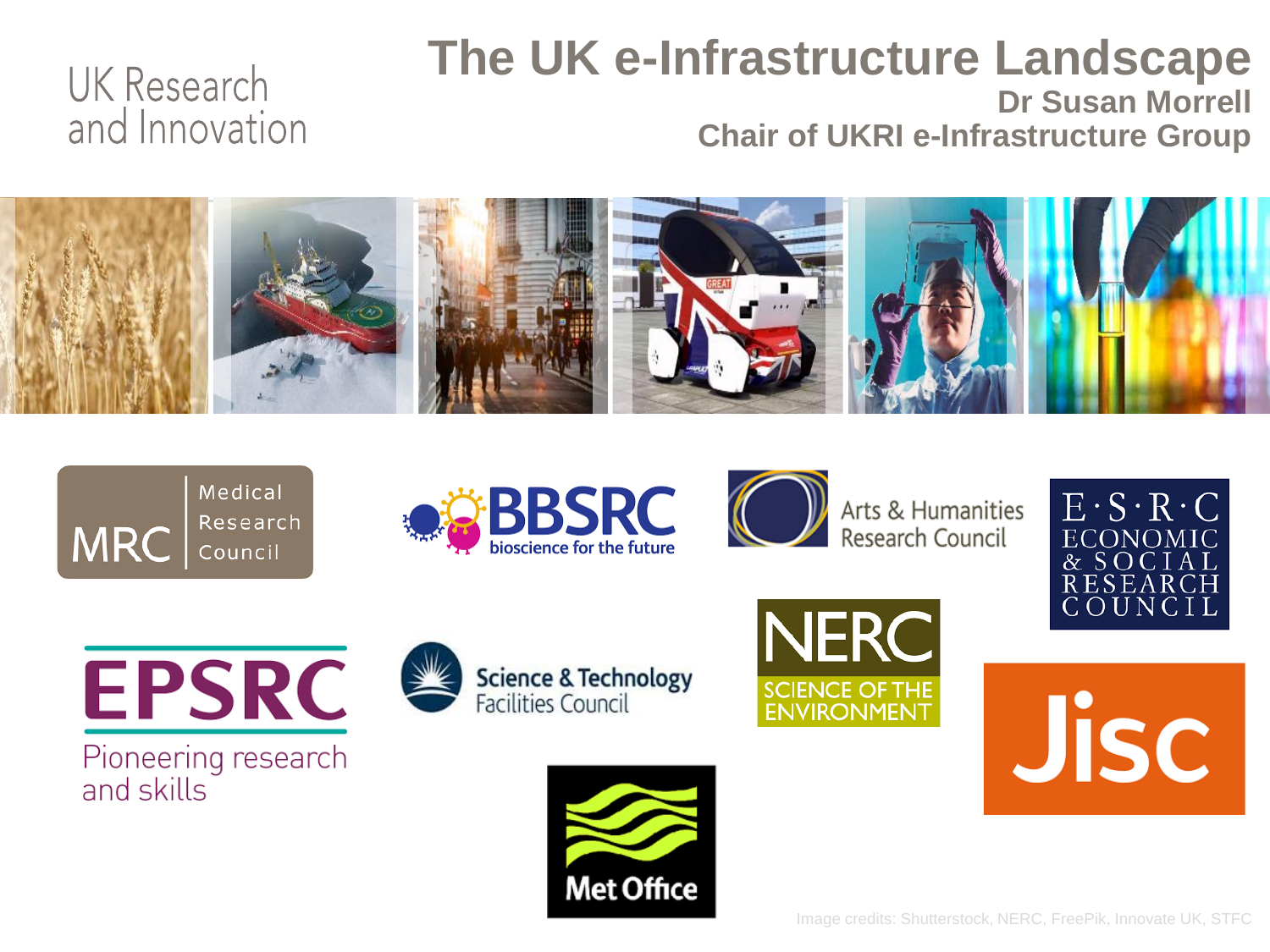## E-Infrastructure is a Research Tool (not an IT system)

- E-Infrastructure is essential for carrying out research
	- Ubiquitous
	- Underpins most industrial sectors
	- Better, more efficient research
- Optimisation, modelling, simulation
- Data from large experiments and observation: analysis
- Social, medical, health data: analysis
- Real-time data smart devices
- New and emerging areas: interface between data and computing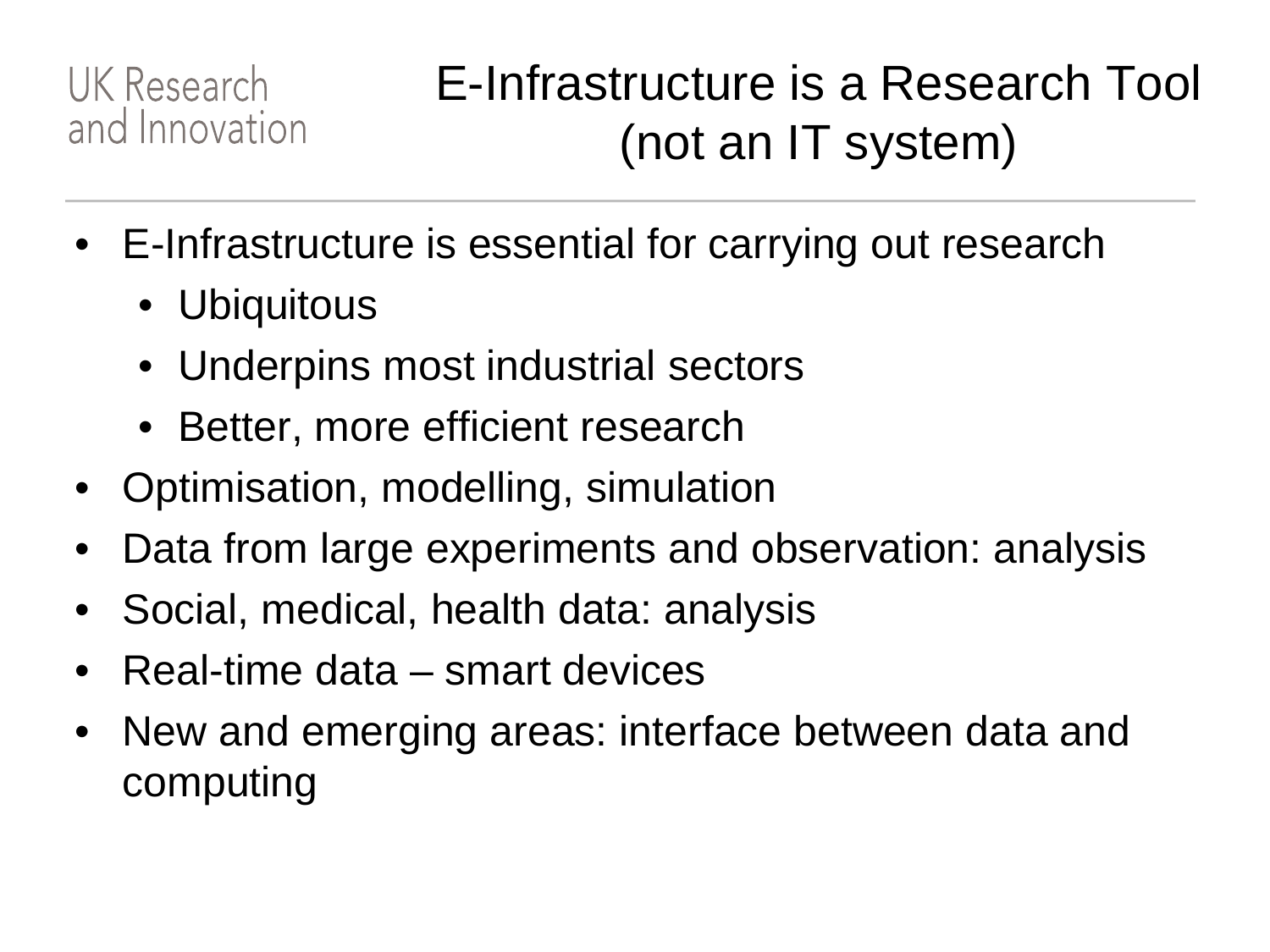- Requirements:
	- Diverse workflows, each optimised for efficiency
	- Range of technologies
	- One size cannot fit all
- Types of user:
	- Expert users need access to competitive infrastructure to tackle increasingly complex problems: complex simulations and calculations, multi-scale modelling, data analysis
	- New fields now using computational techniques for the first time – large numbers of `non-experts`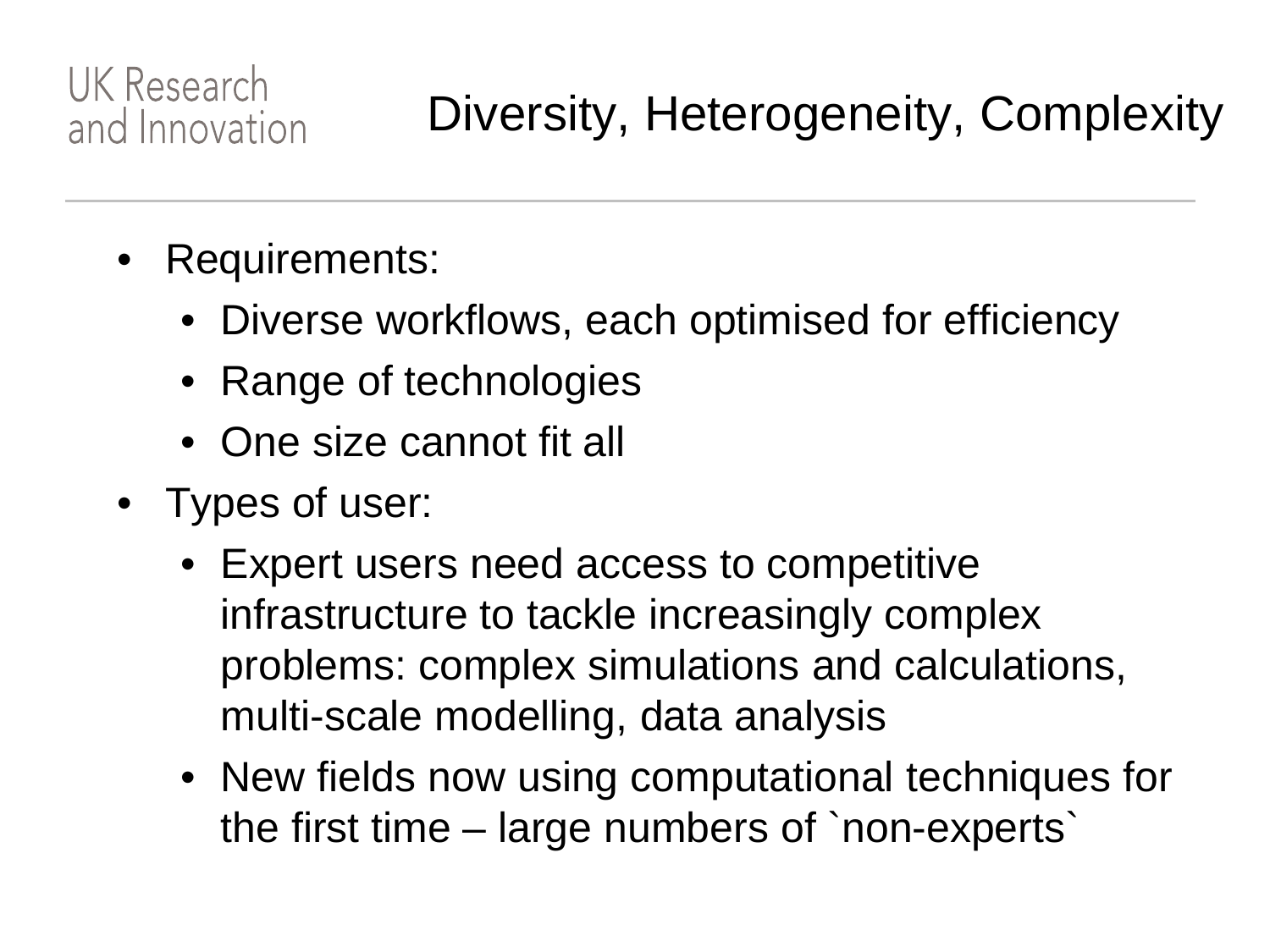### Diversity, Heterogeneity, Complexity

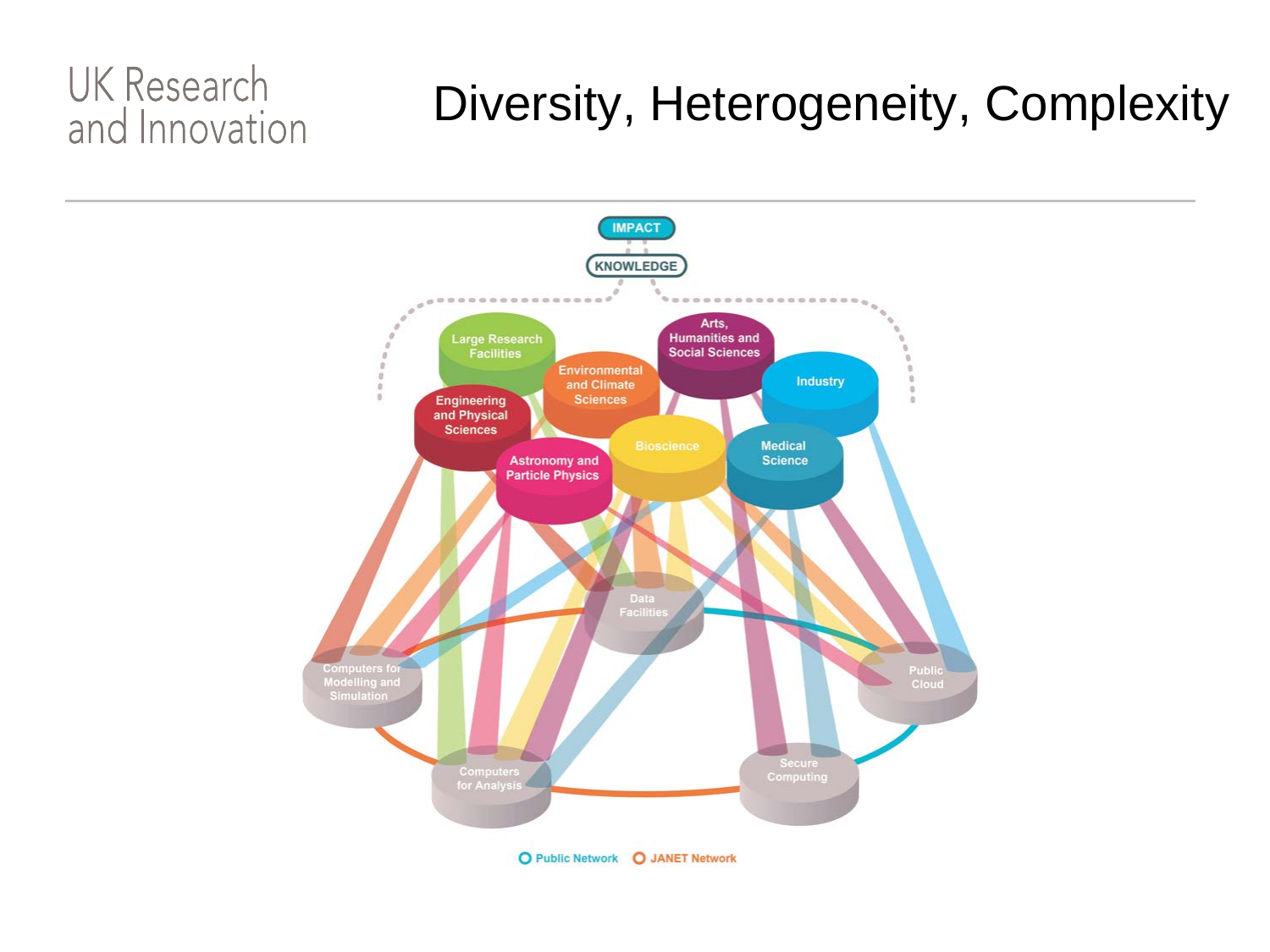### Diversity, Heterogeneity, Complexity

- Geographical diversity
- Physical network Janet
- Virtual networks of practice
	- **Communities**
	- **Collaborations**
- International dimension

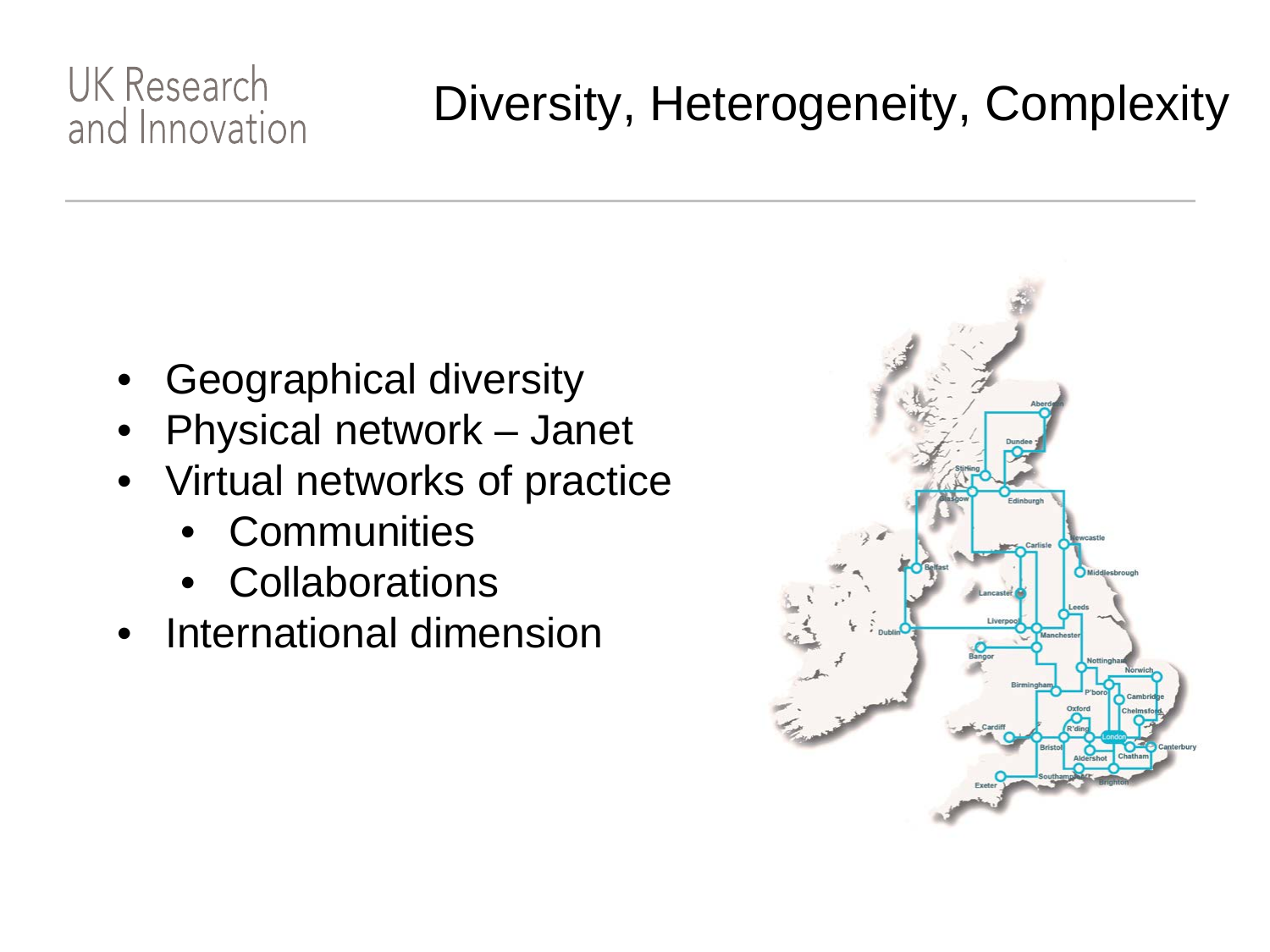## Types of Computing

| <b>Type</b>                               | <b>Characteristics</b>                                                                                                                                                                                                                                                                                                                                                                                                                                                               |
|-------------------------------------------|--------------------------------------------------------------------------------------------------------------------------------------------------------------------------------------------------------------------------------------------------------------------------------------------------------------------------------------------------------------------------------------------------------------------------------------------------------------------------------------|
| <b>High Throughput</b><br>Computing       | Computes huge numbers of the same simple workflow<br>$\bullet$<br>Link with experimental equipment e.g. LHC, bioinformatics, images and spectra from<br>$\bullet$<br>medical scanners, telescopes, large facilities, cryo-EM etc.<br>Increasingly data intensive as the measurements are increasing in number and<br>$\bullet$<br>accuracy                                                                                                                                           |
| <b>Secure Computing</b>                   | Where there are strict requirements governing the access to and handling of the data<br>$\bullet$<br>Medical and social science domains<br>$\bullet$                                                                                                                                                                                                                                                                                                                                 |
| Operational<br>Computing                  | Where things have to be done in a particular time window to a particular performance<br>$\bullet$<br>level e.g. weather forecasting                                                                                                                                                                                                                                                                                                                                                  |
| <b>High Performance</b><br>Computing      | This requires high performant CPU, Interconnect and file system performance. Job<br>$\bullet$<br>sizes run from 32 to 100,000 cores<br>Used to model weather, climate, materials properties, aerodynamics, chemical<br>$\bullet$<br>properties and kinetics, transport systems, environmental systems, structure of sub-<br>atomic particles, planet formation                                                                                                                       |
| <b>High Performance</b><br>Data Analytics | Use of High Performance Computing techniques applied to data analytics, data<br>$\bullet$<br>modelling and data fitting.<br>Characterised by the performance of multiple distinct activities<br>$\bullet$<br>Examples: the fitting of weather/climate/engineering hydrodynamical/chemical models<br>$\bullet$<br>to measurements, the exploration of observed data to produce new data such as<br>structures etc. which require the new generation of Al/machine learning techniques |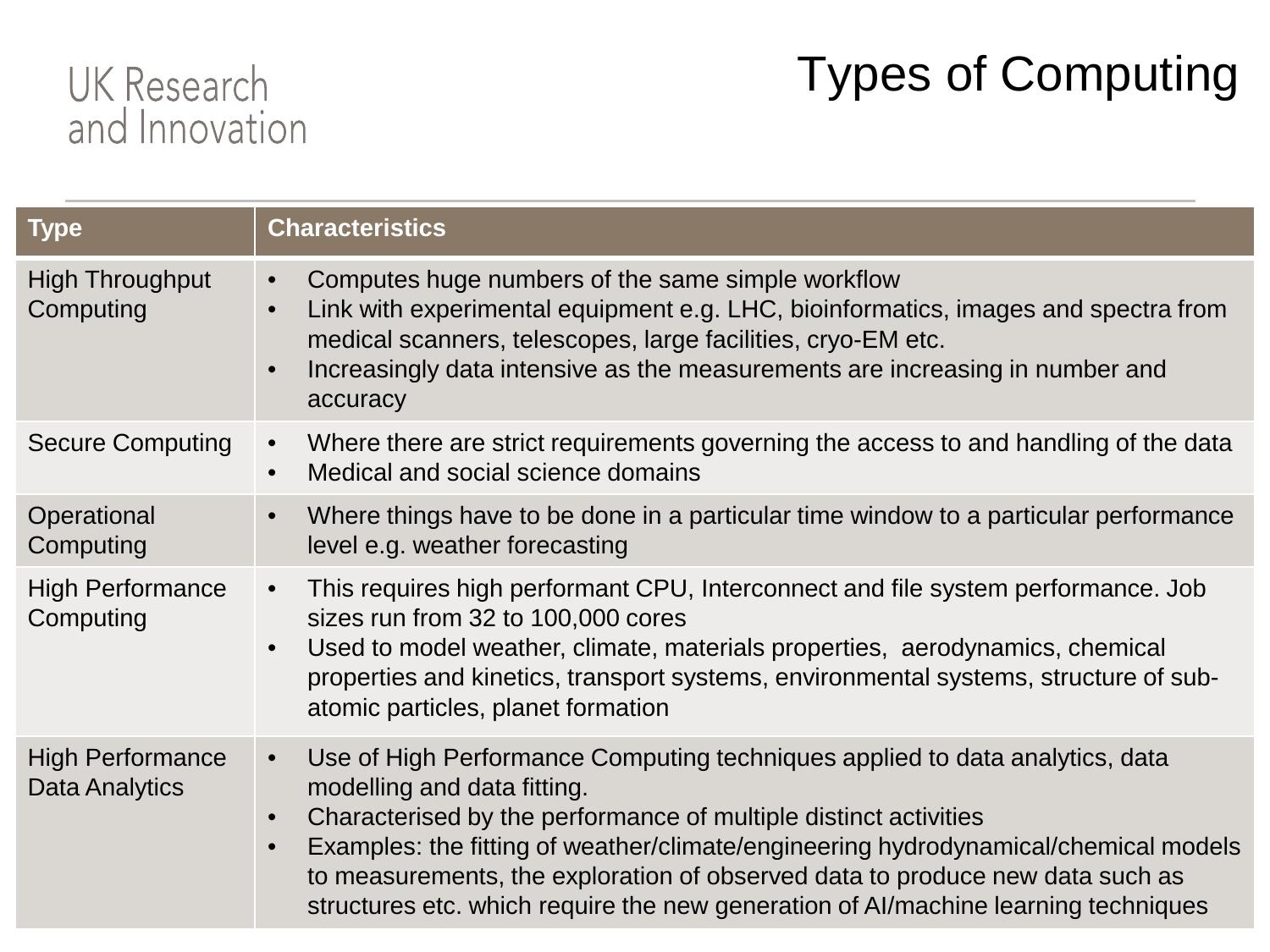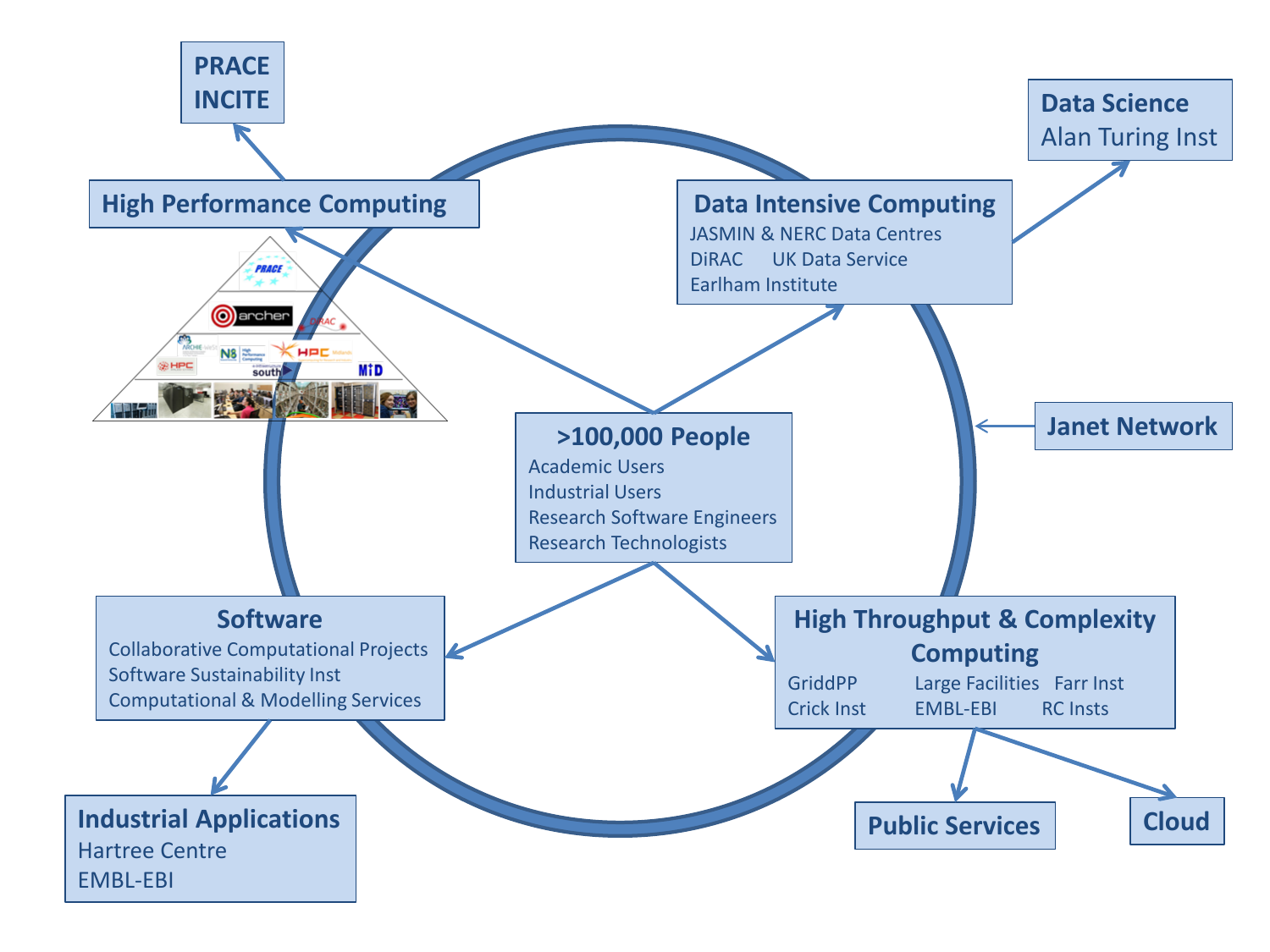

#### Tier 2 Centres

- Broadens access to researchers new to HPC;
- Provides access for industry;
- Encourages skills and expertise in software engineering;
- Is integrated with the HPC ecosystem across the UK, both vertically and horizontally: a truly national Tier 2 layer
- Provides a diversity of computing architectures

| <b>Centre</b>             | <b>Type</b>                          |
|---------------------------|--------------------------------------|
| Cirrus (Edinburgh)        | <b>Standard cluster</b>              |
| <b>HPC Midlands Plus</b>  | <b>Standard cluster</b>              |
| <b>MMM</b>                | <b>Standard cluster</b>              |
| <b>Isambard (Bristol)</b> | <b>ARM</b>                           |
| Peta-5 (Cambridge)        | <b>Knights Landing</b><br><b>GPU</b> |
| Jade (Oxford)             | GPU                                  |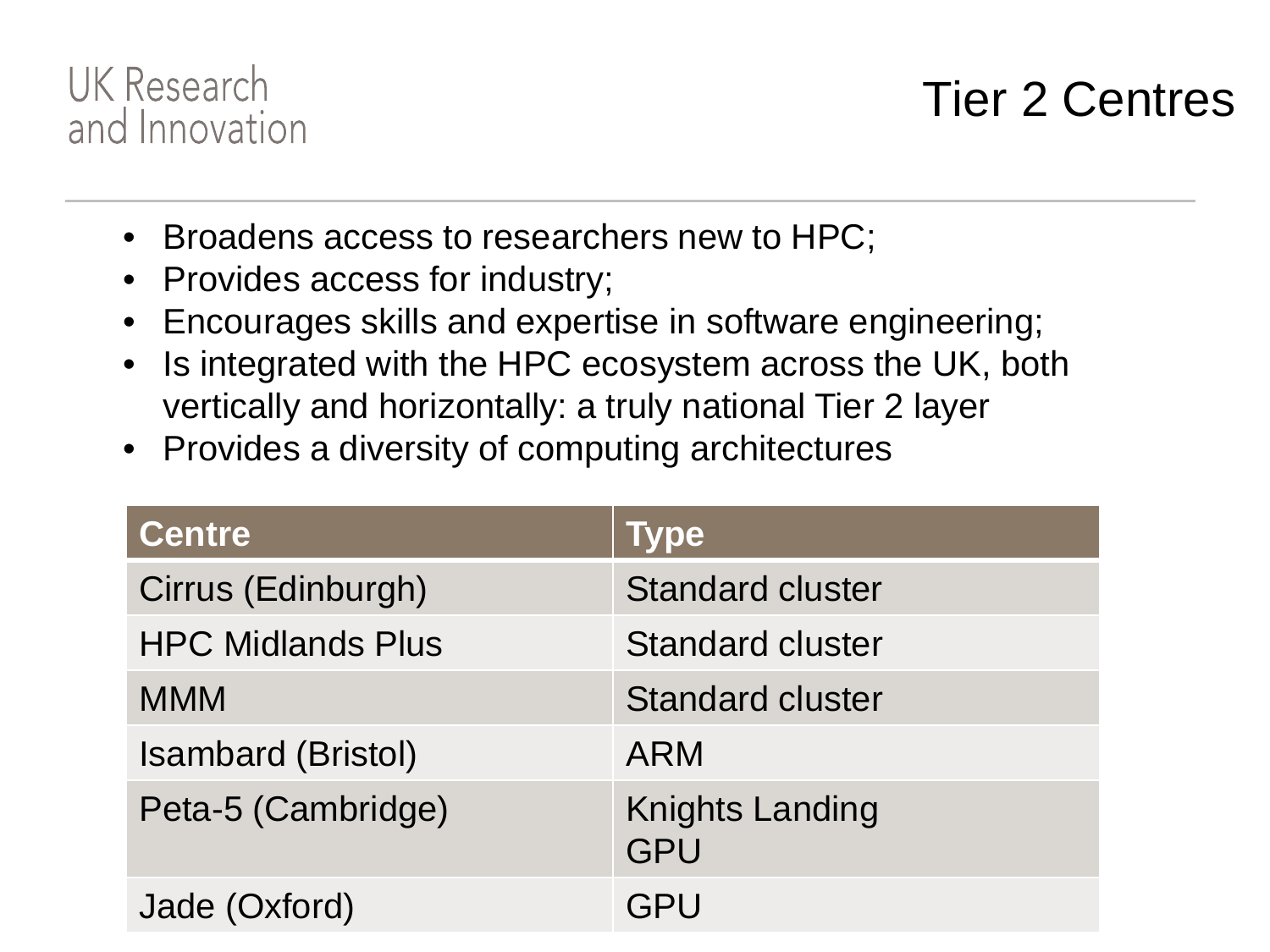## Not just computers

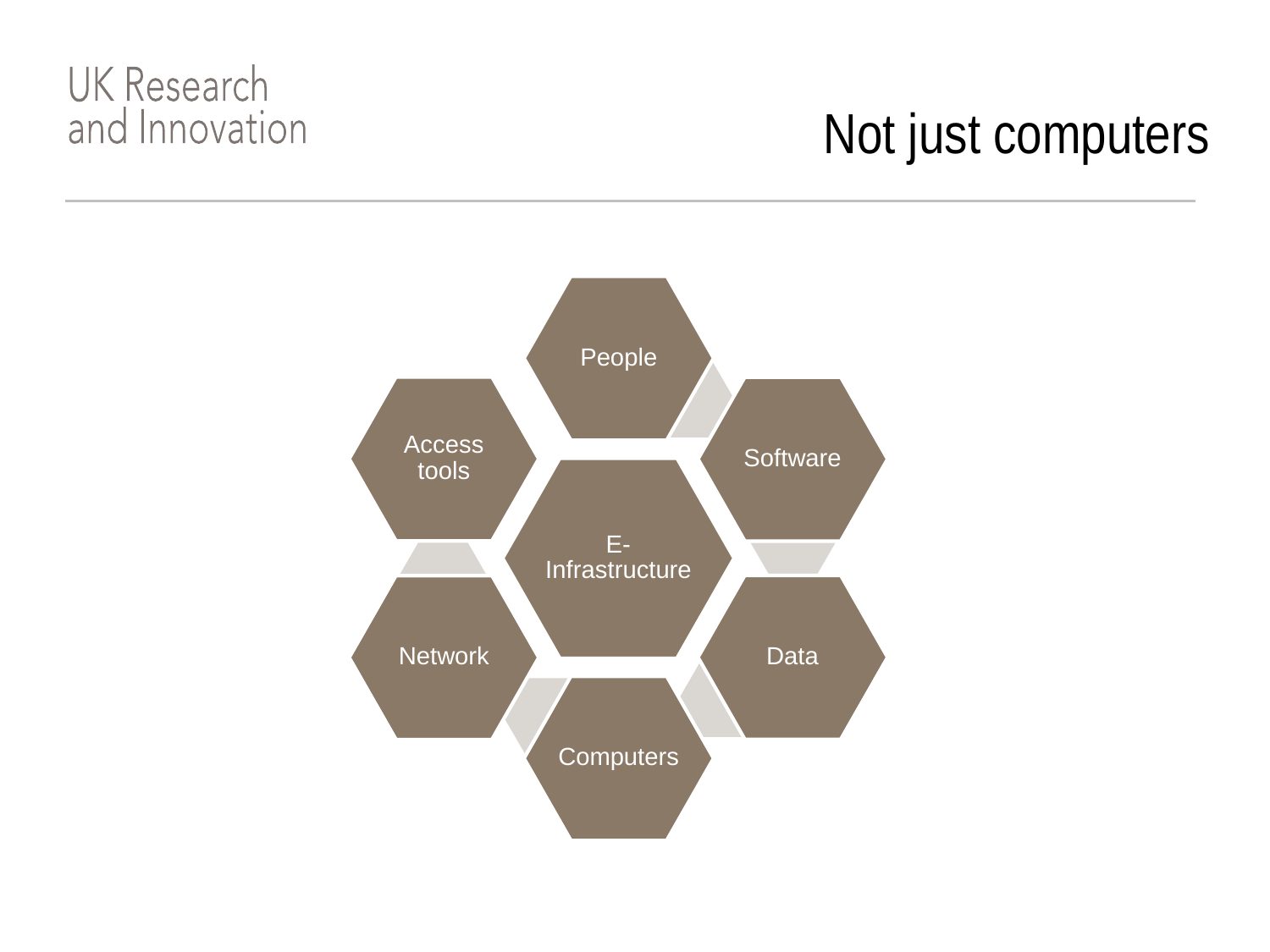- Seven out of 10 UK researchers report that their work would be impossible without research software
- Attributes: sustainability, reproducibility, reusability, quality, trust…
- Recognition as a research output
- EPSRC Software as an Infrastructure Strategy
- Funding:
	- Software Sustainability Institute (EPSRC, BBSRC, ESRC)
	- Collaborative computational projects (EPSRC, BBSRC, MRC)
	- Computational Science Centre for Research Communities (CoSeC) (EPSRC)
	- Embedded CSE support for ARCHER users (EPSRC, NERC)
	- BBSRC Tools and Resources Development Fund
	- EPSRC Software for the Future calls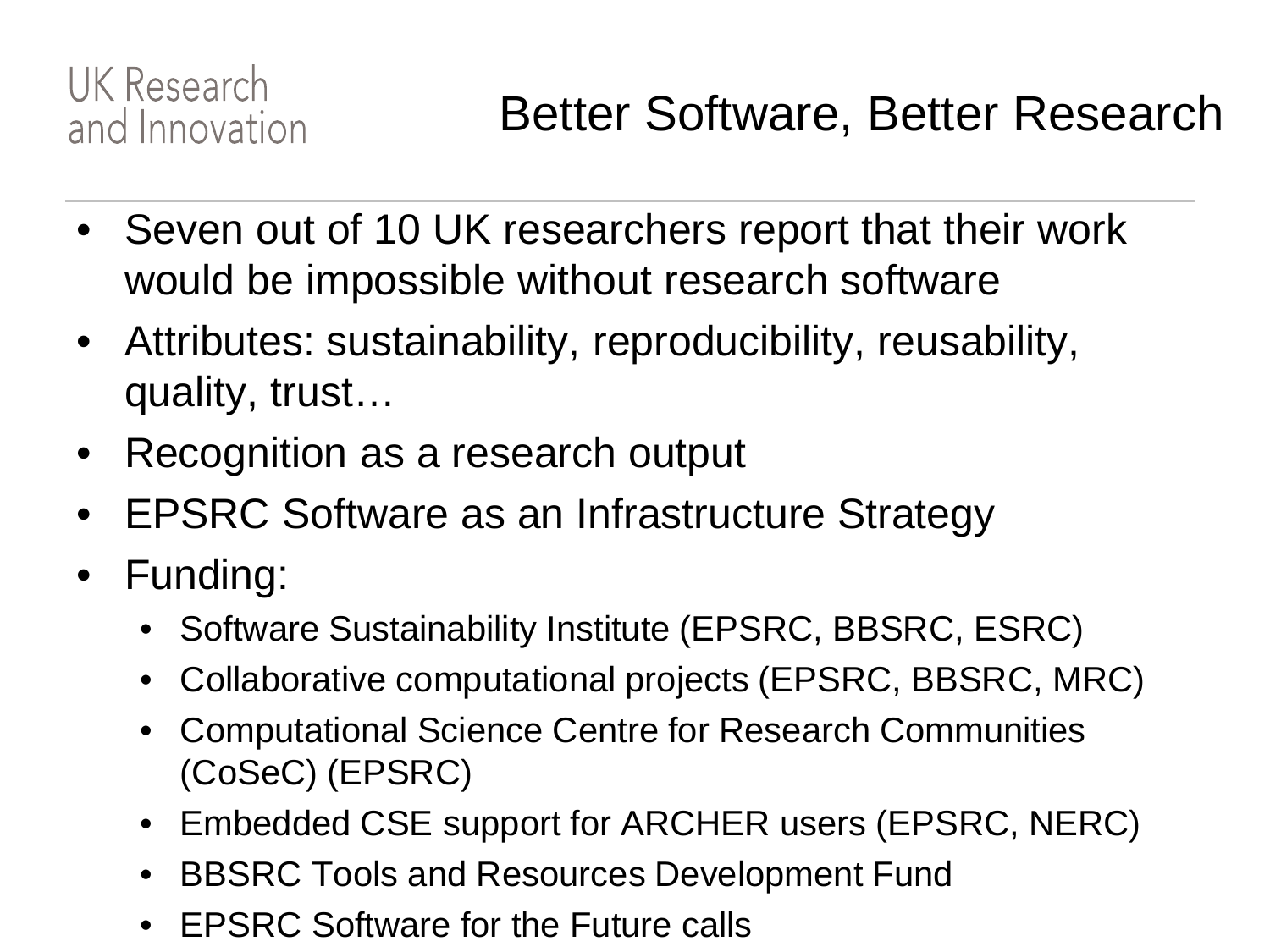- RSE Association:
	- Many hundreds of members
	- Annual conference
	- International impact
- EPSRC RSE Fellows:
	- Leadership and advocacy
- Research Software Groups in universities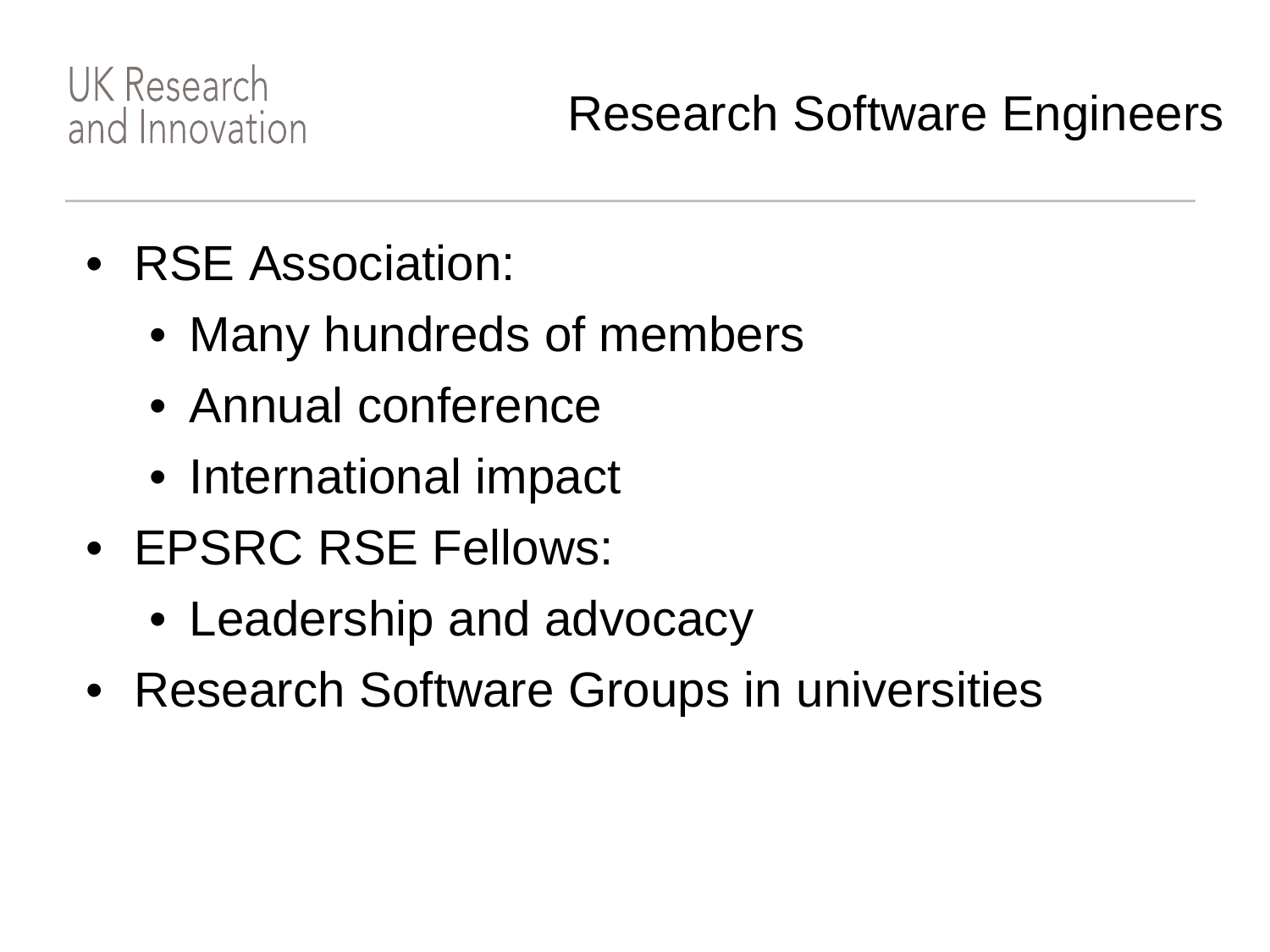## Research Software Engineer Fellows

| <b>Name</b>                   | <b>Organisation</b>      | <b>Title</b>                                                                                |
|-------------------------------|--------------------------|---------------------------------------------------------------------------------------------|
| lan Bush                      | University of Oxford     | Software Engineering - In Support of the Exascale                                           |
| <b>Christopher Woods</b>      | University of Bristol    | Sustainable RSE Careers for Sustainable Software Development                                |
| <b>Paul Richmond</b>          | University of Sheffield  | Accelerating Scientific Discovery with Accelerated Computing                                |
| <b>Louise Brown</b>           | University of Nottingham | Research Software Engineering Fellowship - Software for Textile Modelling<br>and Simulation |
| <b>Oliver Henrich</b>         | University of Edinburgh  | <b>EPSRC Research Software Engineer Fellowship</b>                                          |
| <b>Christopher Richardson</b> | University of Cambridge  | Expressive Finite Element Modelling for HPC: enabling advanced techniques<br>for scientists |
| <b>Mike Croucher</b>          | University of Sheffield  | Building Capability and Support in Research Software                                        |
| <b>Phil Hasnip</b>            | University of York       | <b>Transforming Research-Oriented Software Engineering</b>                                  |
| <b>L</b> Muresan              | University of Cambridge  | Computational microscopy in Cambridge Advanced Imaging Centre                               |
| <b>Jo Leng</b>                | University of Leeds      | Research Computing and Imaging                                                              |
| <b>Jeremy Cohen</b>           | Imperial                 | A Research Software Engineering Hub for Computational Research                              |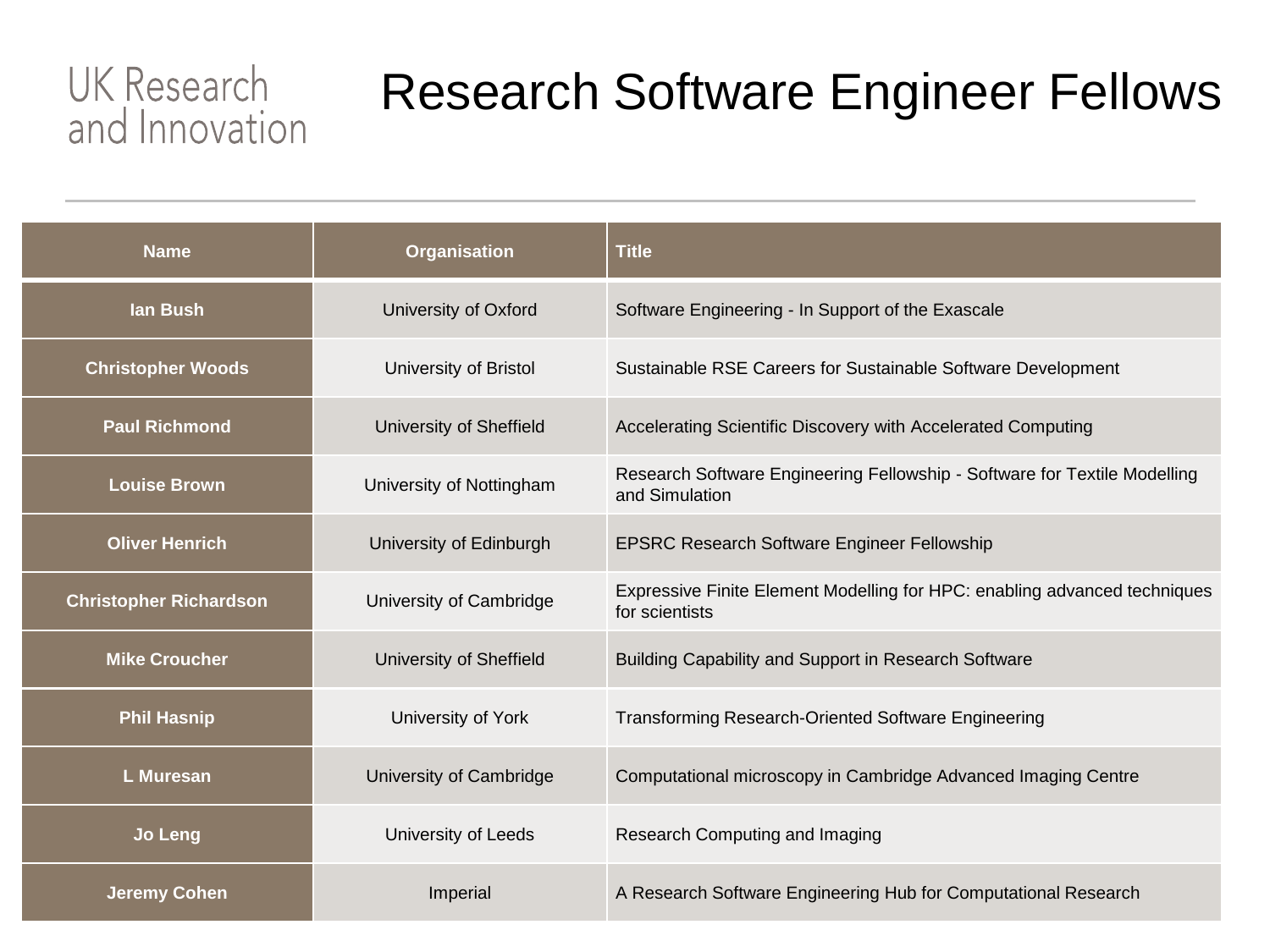

## Skills and Training

- Software carpentry, data carpentry SSI
- RSE teams
- Centres for Doctoral Training
- CCPs
- CoSeC
- Training provided by infrastructures and centres e.g. ARCHER, ELIXIR, EMBL-EBI etc.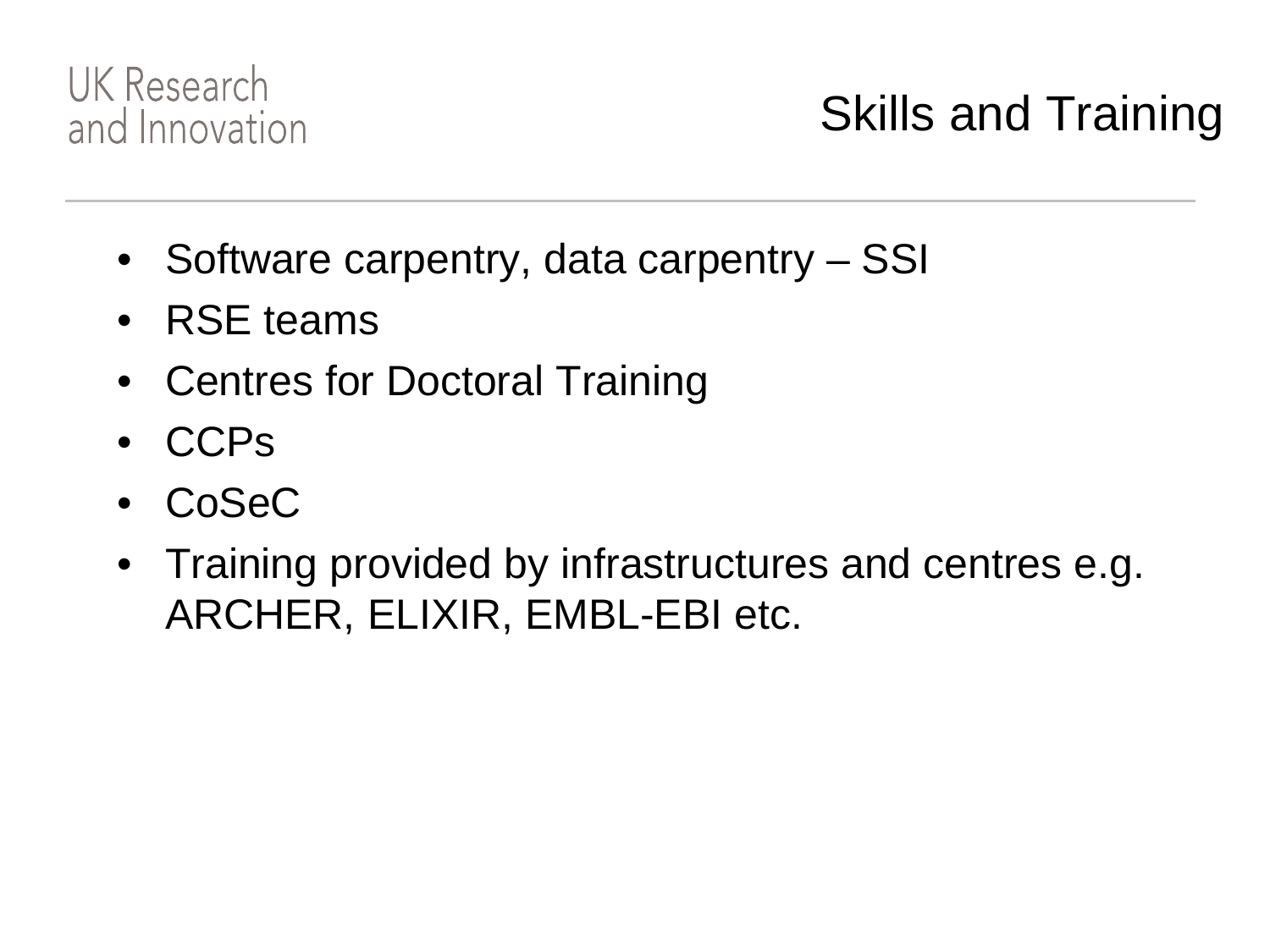## UKRI Infrastructure Roadmap Objectives

Create a long-term (approximately 2030) research and innovation infrastructure roadmap based on a picture of existing UK infrastructure (including key international facilities in which the UK participates), future requirements (research, economic and social), and resulting investment priorities.

In addition

- Identify future research and innovation infrastructure capability priorities ;
- Identify opportunities for increasing inter-connectivity;
- Support development of UKRI's overall long-term investment plan;
- Promote the UK capabilities as a global leader in research and innovation;
- Set out the trajectory and major steps needed to reach the long term vision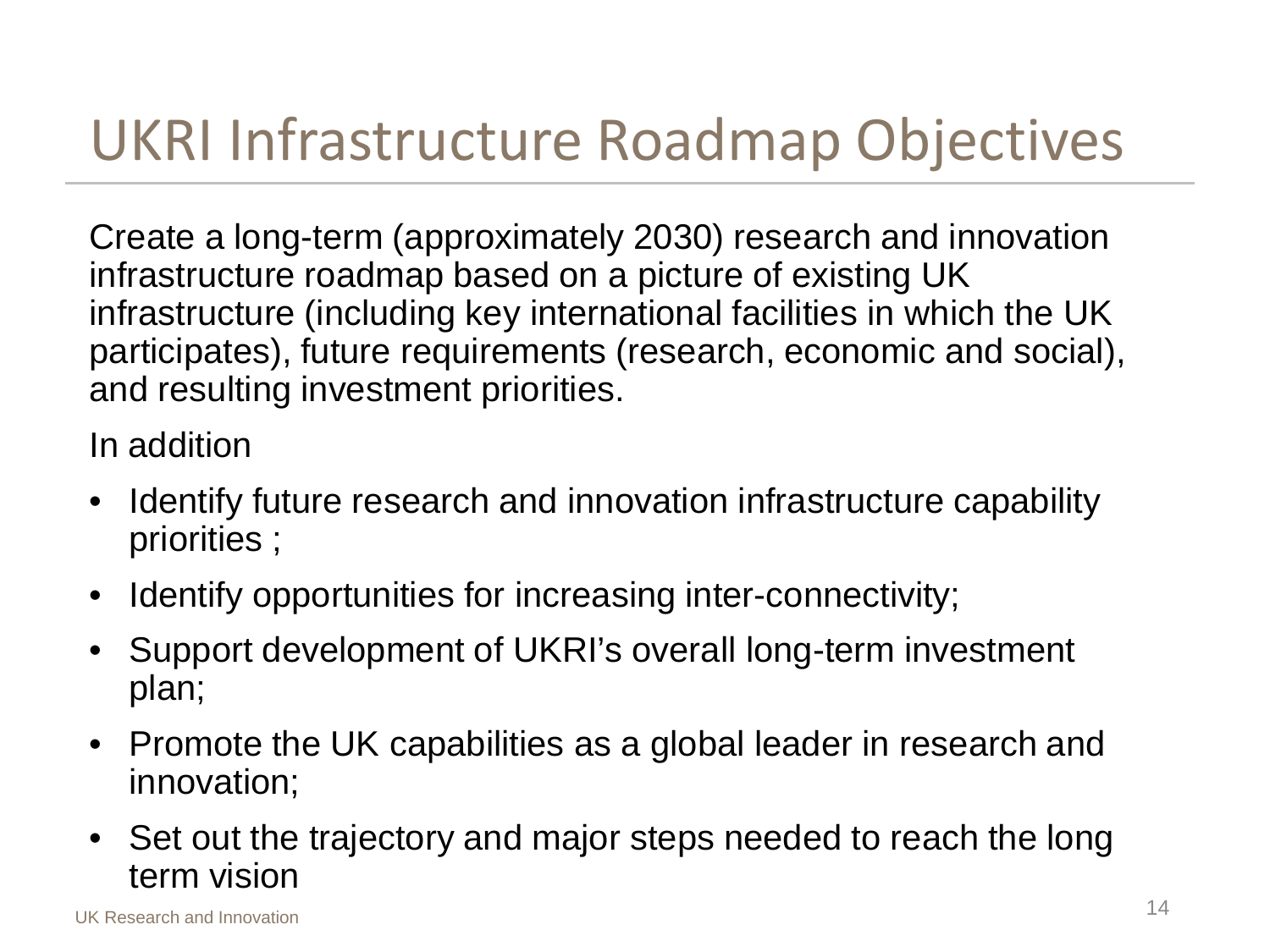## What are R&I infrastructures?

*Facilities, resources and services that are used by the research and innovation communities to conduct research and foster innovation in their fields. They include: major scientific equipment (or sets of instruments), knowledge-based resources such as collections, archives and scientific data, e-infrastructures, such as data and computing systems and communication networks and any other tools that are essential to achieve excellence in research and innovation.*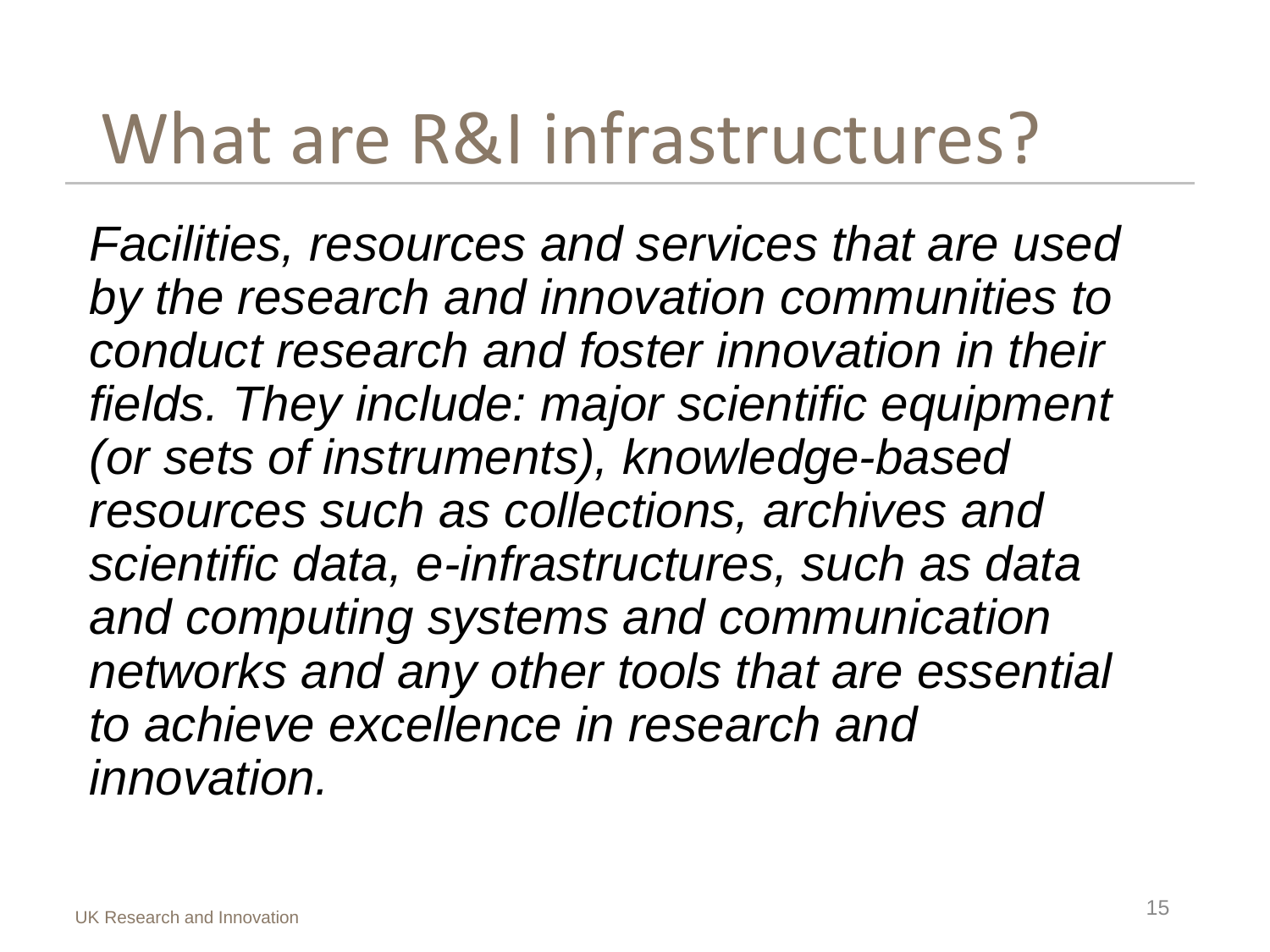# Scope & definition of infrastructure

The programme will focus on infrastructures which receive significant public funding.

- **Purpose:** Research and Innovation infrastructures are facilities, resources and services used by the research and innovation community to conduct or facilitate excellent research and innovation.
- **Accessibility:** Pooling effort can enhance excellence in highlydemanding fields where economic and research drivers require a collaborative approach. An infrastructure must provide access, resources or related services to the wider, UK research and innovation community outside the infrastructure institution itself.
- **Scale and longevity:** An infrastructure must have some degree of international/ national importance and existing or planned long term sustainability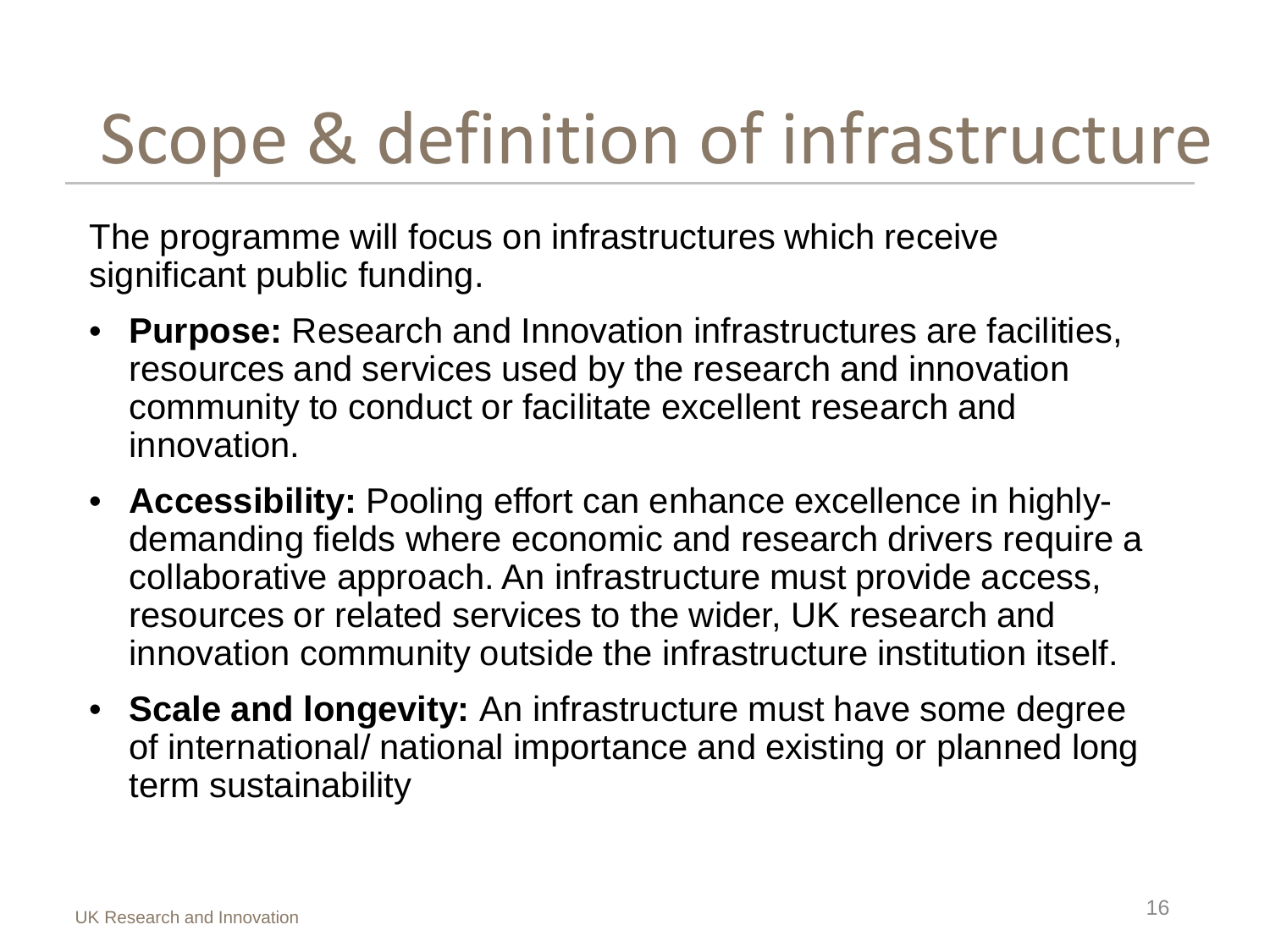# Scope & definition of infrastructure

Following the approach taken by ESFRI the roadmap will be structured in the following sectors:

- Biological Sciences, health and food
- Environment
- Energy
- Physical sciences & engineering
- Social sciences, arts and humanities
- Computational & e-infrastructures

Recognise we will also need to capture cross cutting themes and many infrastructures will contribute to more than one sector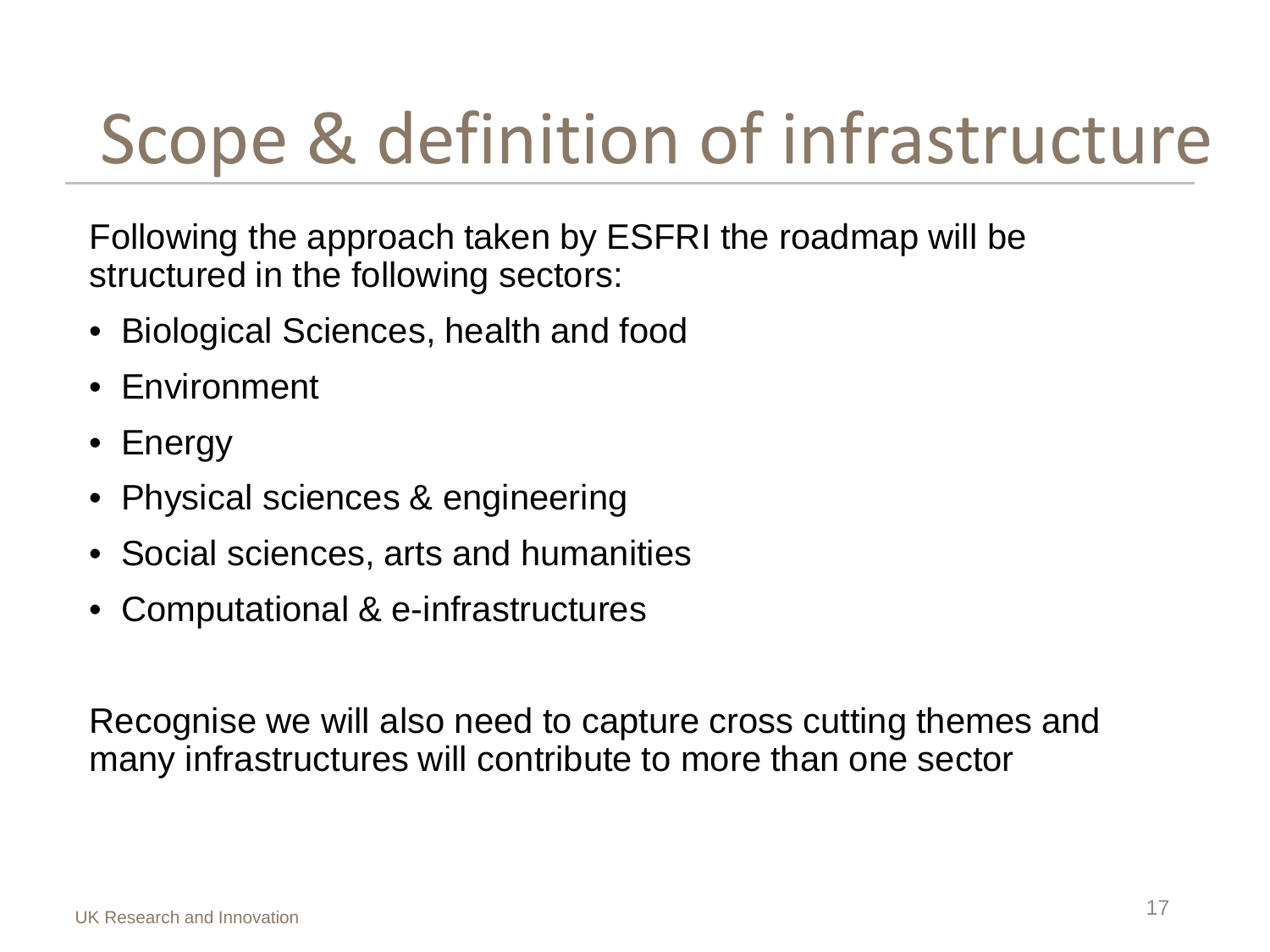

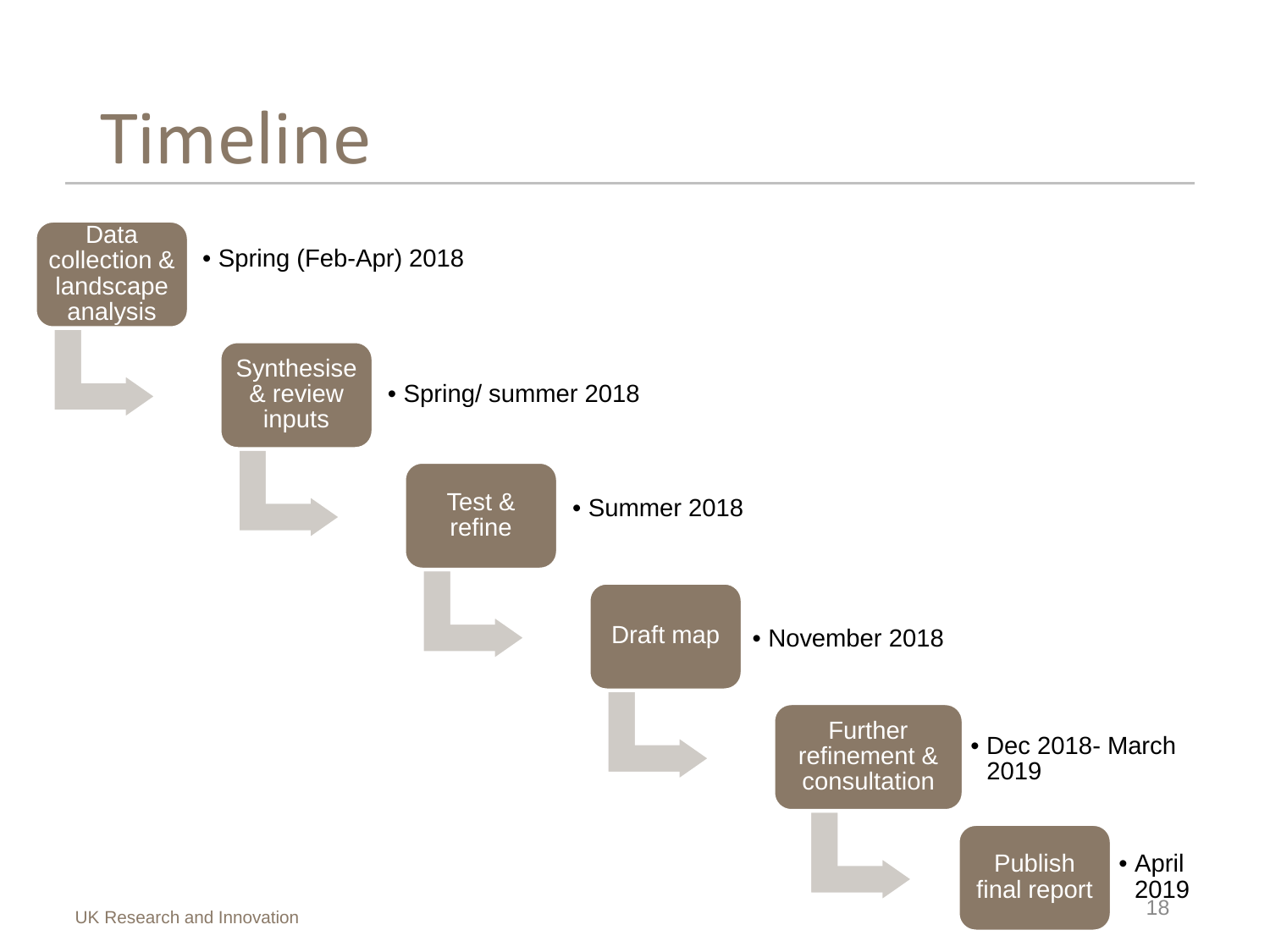## Governance

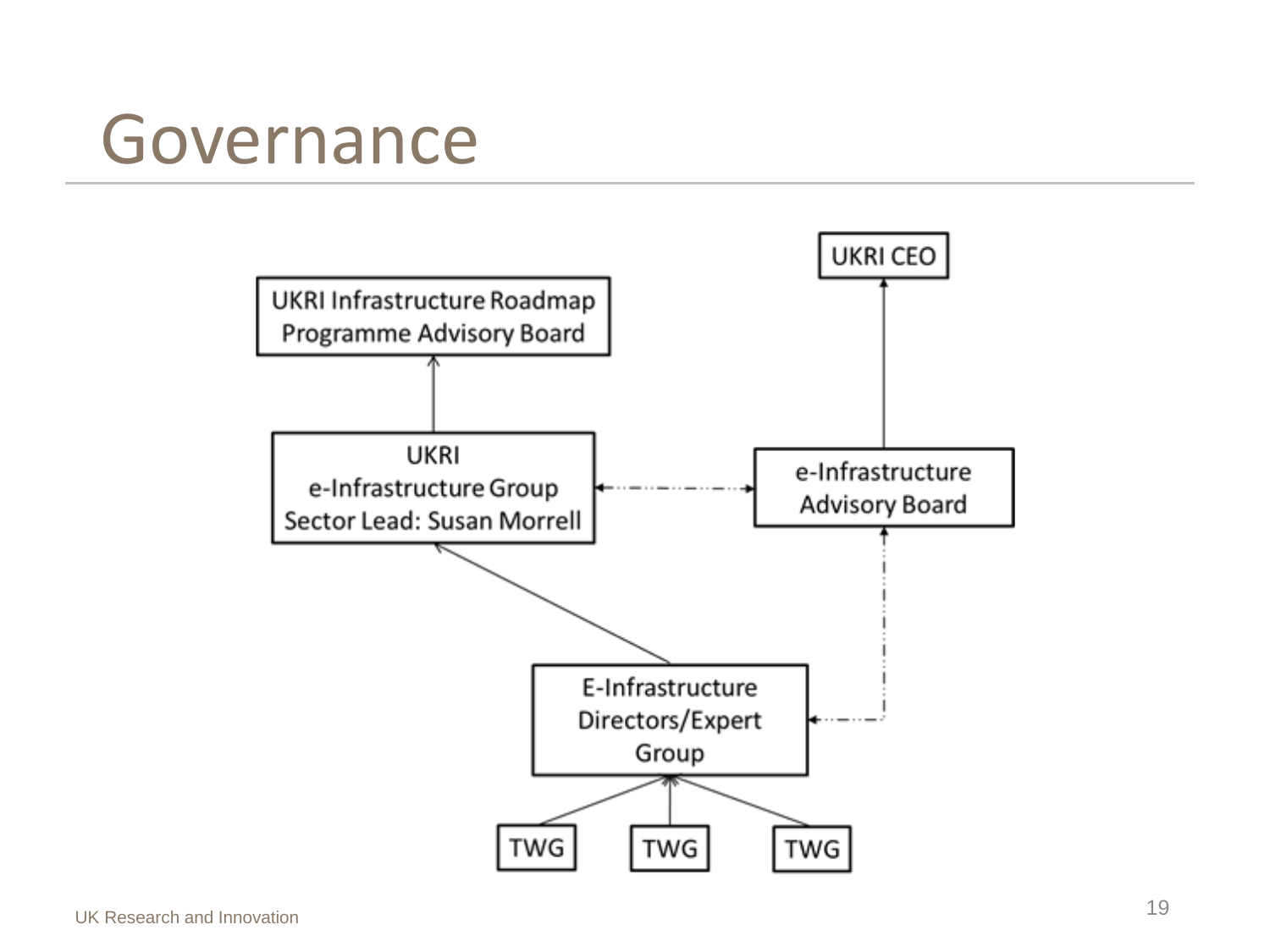# Cloud strategy

- Across many research domains, use of cloud technologies is part of normal business
- Strategies developed in various domains:
	- In response to in-depth understanding of user requirements and technology developments
- Agenda well-understood and being actively managed
	- Providing the e-infrastructure the researchers require with the technical capabilities needed at the right time and right cost
- Now need to bring this knowledge together and create an integrated strategy ready for UKRI via eAB
- Aiming for May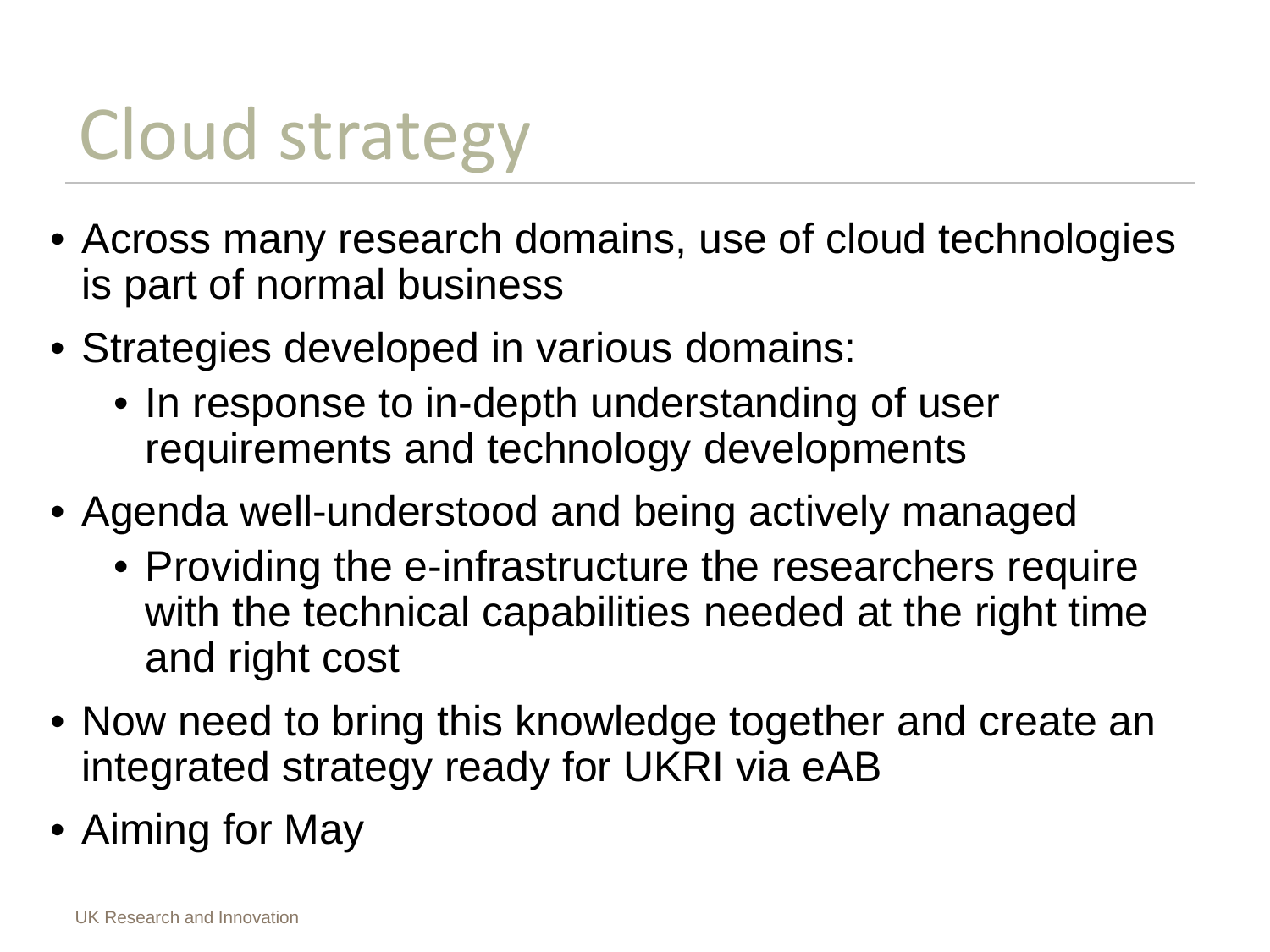# AAAI in a nutshell

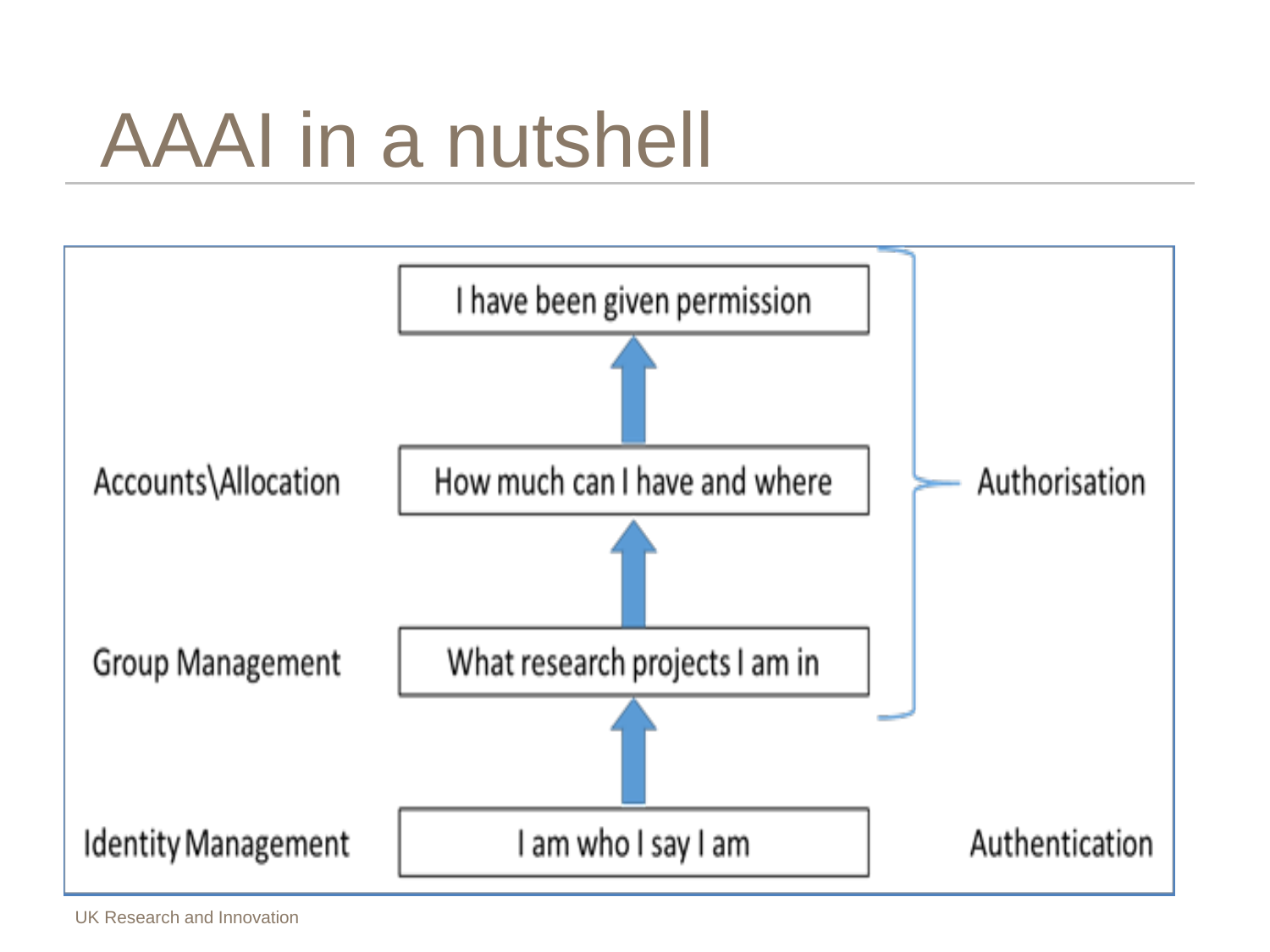# **Benefits**

- Opens door to integration across einfrastructures
	- Single Sign on: Removes a major barrier to access for users
	- Enables hardware to be shared across domains
	- From a service provider perspective this encourages aggregation and pooling of resources
	- Allows cloud and data services to work effectively, efficiency and appropriately
		- You know who I am, what I can do, how I'll be measured, and where I live…..
	- Could form an element in the roadmap?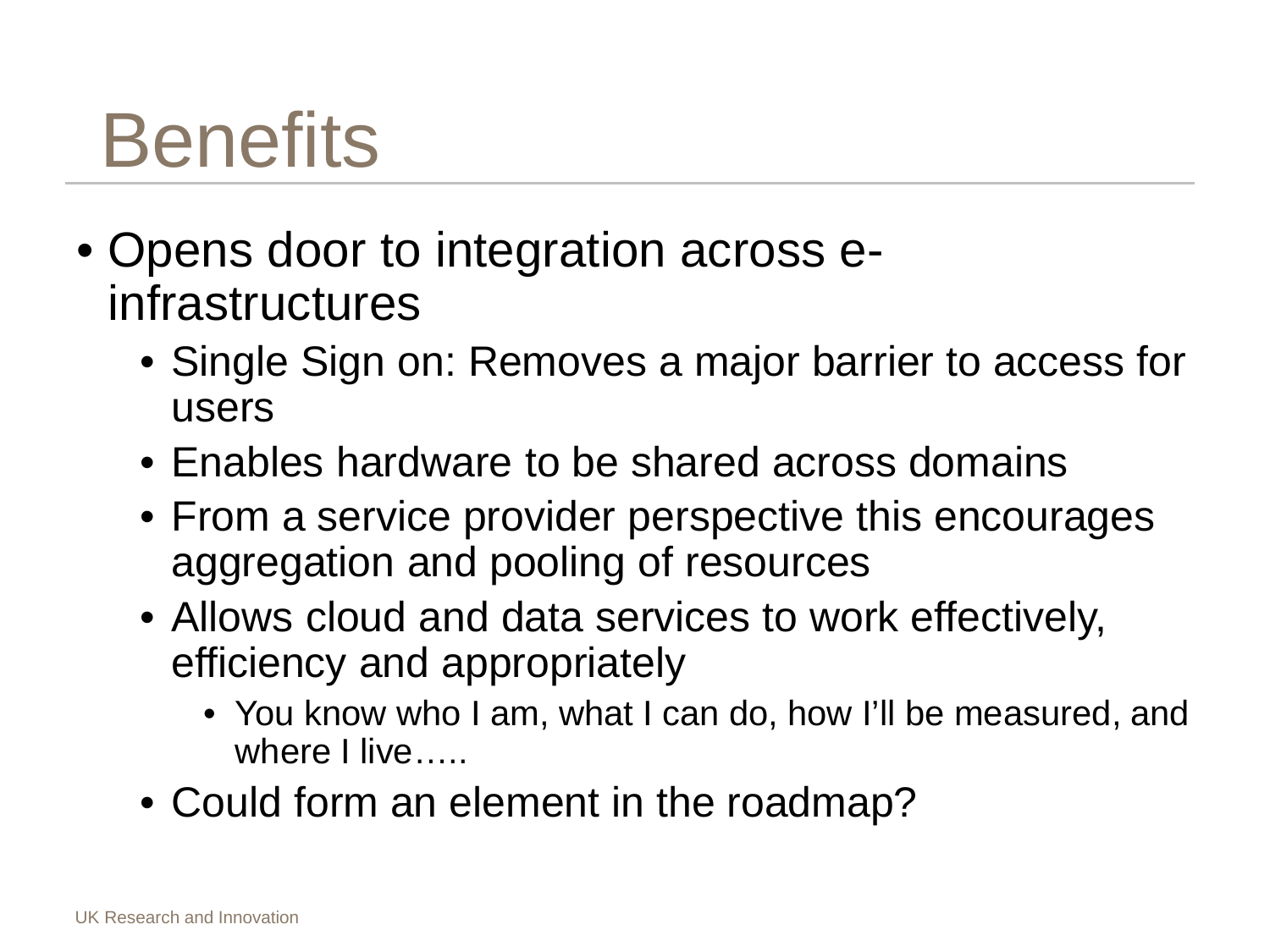

- Funding: comes in clumps, seemingly randomly, rather than consistently and in a sustained way
- Silos: much work done over the last five years to break these down. Much stronger collaboration between RCs, and between einfrastructure directors. UKRI gives an opportunity to build on this.
- User industry: challenging to engage Innovate UK.
- Data: huge agenda, no one owner.
- Al/machine learning: what to do?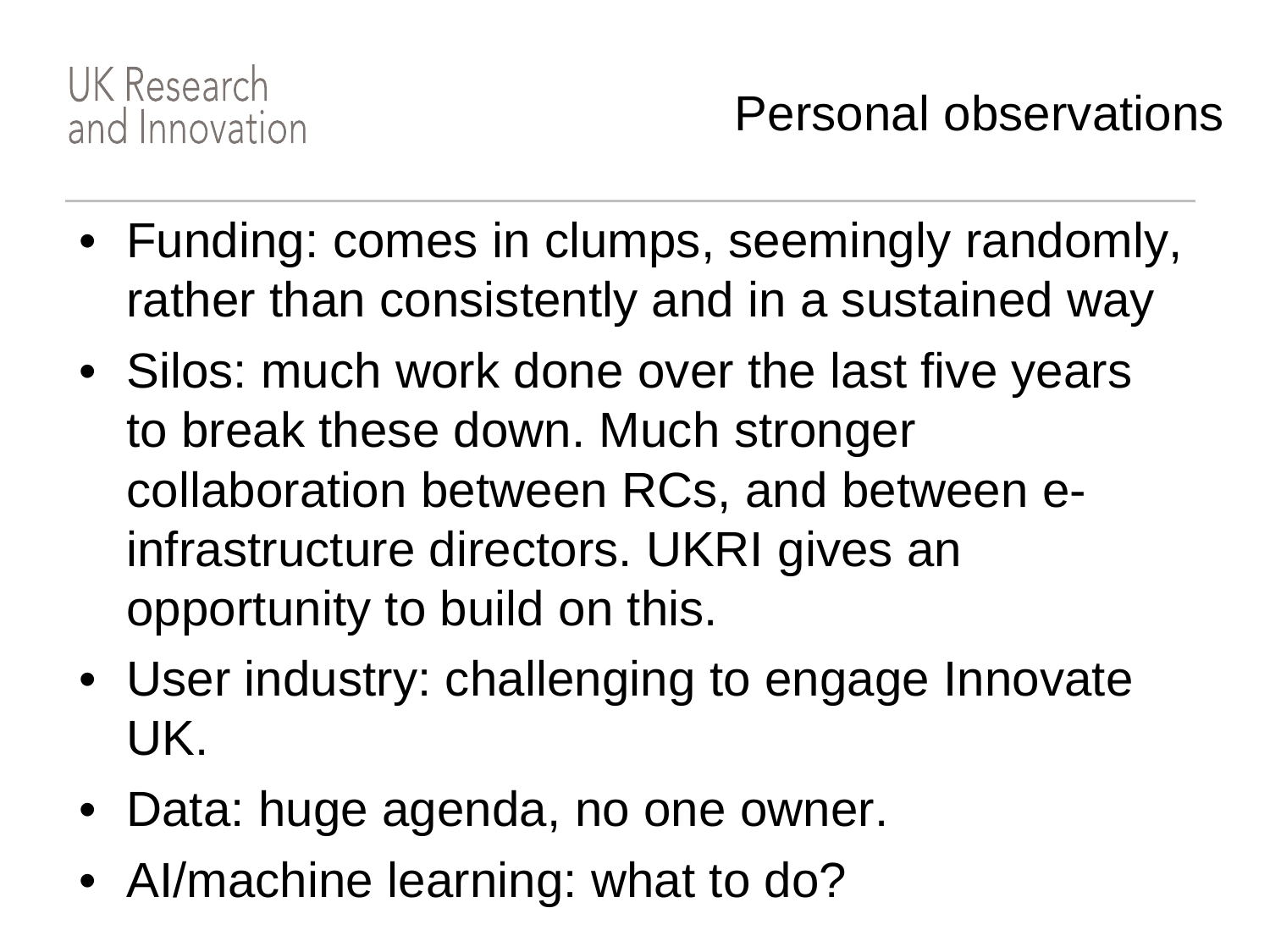

What can we do for you?

- Provide ideas and input for agenda items
- Provide strategy documents, think pieces for discussion
- Provide a single point of access to the main e-infrastructures